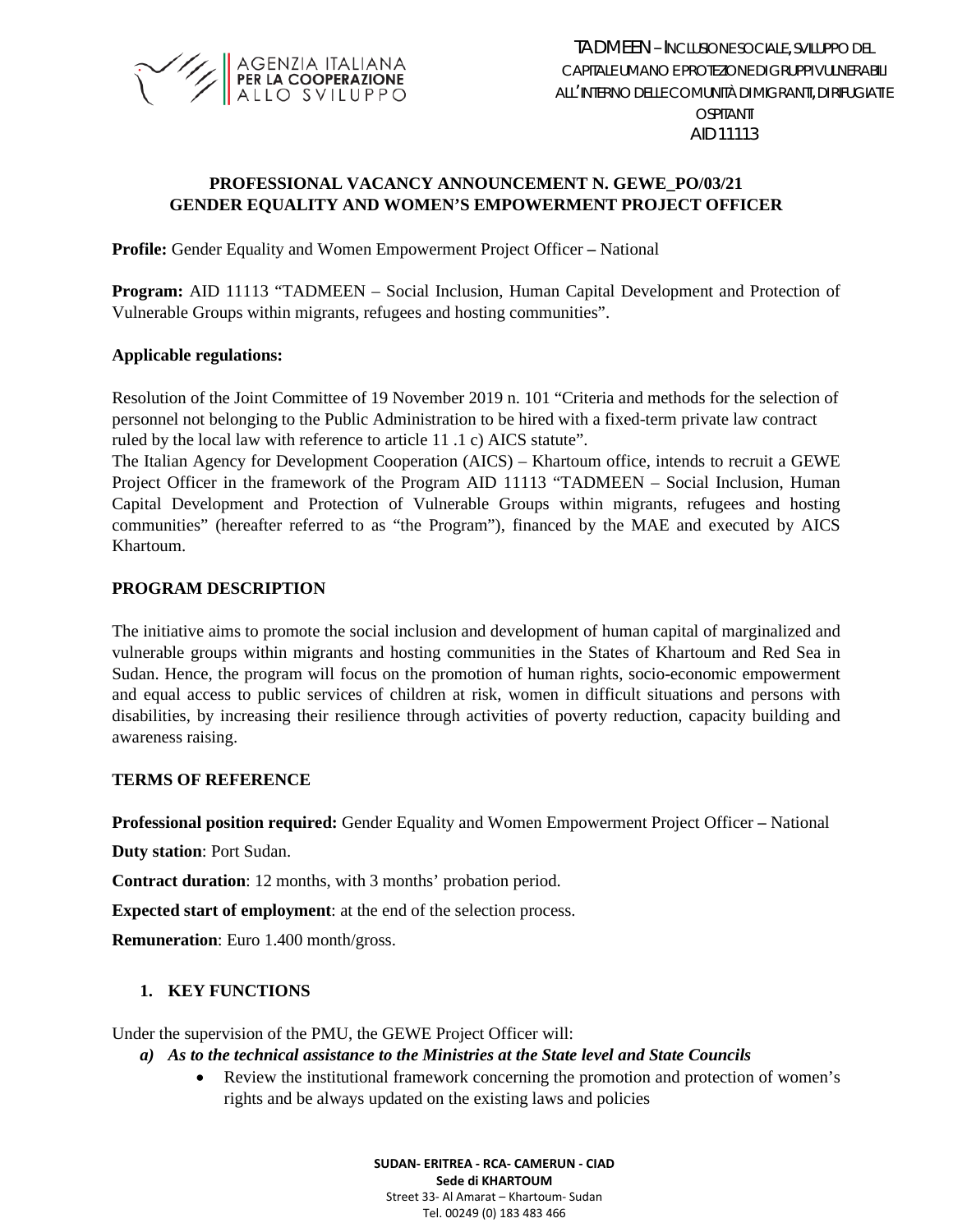

- AID11113
- Contribute to boost the coordination mechanism of donors' actions in the gender sector at the state level
- Identify and coordinate capacity building activities to introduce good practices in the sector of social inclusion, particularly in the promotion of women and girls' rights (GBV, FGM/C, women and girls with disabilities, etc.)

### *b) As to the promotion of gender equality and women's empowerment for the civil societies*

- Supervise the creation and activation of programs for the prevention/detection of GBV and the protection of survivors
- Supervise the creation and activation of programs for informal education
- Identify and coordinate activities promoting women's sexual and reproductive health and rights (SRHR), in strong collaboration with AICS health programs
- Plan and coordinate vocational trainings and business development activities in support to entrepreneur women
- Identify and coordinate activities to promote women's leadership and political participation
- Identify and coordinate capacity building activities aiming at strengthening the CSOs and women's associations in the fields of human rights, GBV, FGM/C, SRHR, business development, entrepreneurship, education, leadership, etc.

### *c) As to the overall job*

- Integrate and mainstream the gender component with the other two components of the program (child protection and people with disabilities) in Red Sea States in close coordination with the Program Coordinator and colleagues in Khartoum
- Collaborate with the Program Coordinator in Khartoum with periodic updates and travels
- Facilitate relations and information sharing with institutional counterparts, organize meetings for the Program Coordinator
- Provide punctual written reports in English, according to the reporting timeframe established by the Program Coordinator
- Promote the program at all levels and suggest ways to increase its visibility
- Perform any other task required by the project office

## **2. REQUIREMENTS**

### **Essential Requirements:**

Age not exceeding (at the time of signing the contract) that required for retirement by local regulations (60 years), or by Italian regulations (ref. Law 398/87) for candidates' subject to the Italian social security system (67 years);

Education:

• Master degree in Sociology, Political science and/or Social Science or any related discipline with at least 4 years of professional experience. Alternatively, Bachelor degree in the same disciplines with at least 5 years of professional experience in the sector required;

### Language:

- English both written and spoken B2 European Level
- Arabic, if not mother tongue C2 International Level.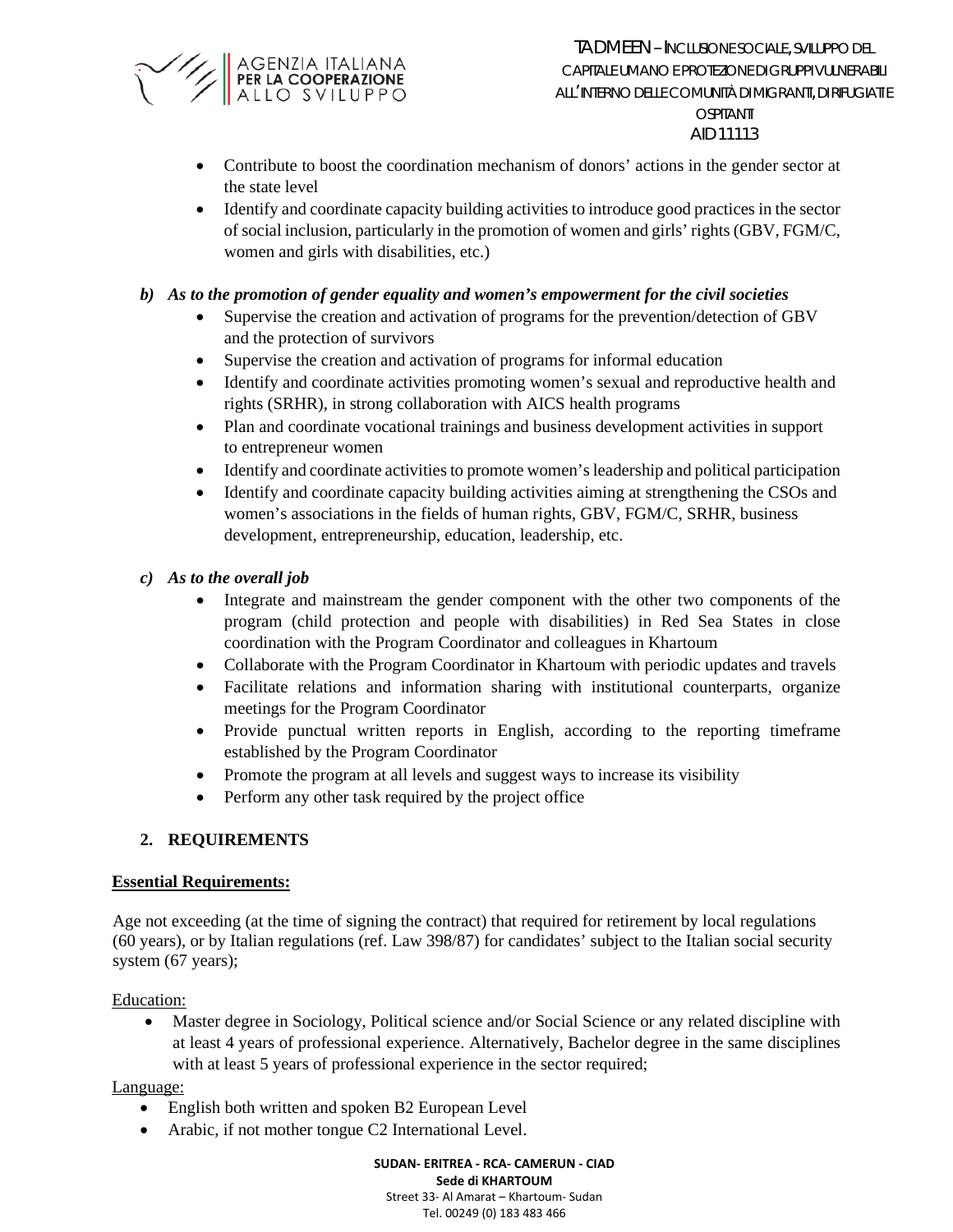

AID11113

Experience and competencies:

- At least 4-year experience in programming especially in managing partners in program delivery (both strategic and transactional);
- At least 2-year experience in strengthening CSOs and local NGOs active in the promotion of gender equality or equality agenda, gender diversity standards in challenging socio-political environment;
- At least 2-year experience in the prevention and elimination of GBV and/or traditional harmful practices;
- Proven experience in programme and project planning and experience in gradually mentoring low performing towards improved programme delivery;
- Good knowledge of main software tools (Microsoft Office above all);

## **Preferential requirements:**

- Previous work experience with national institutions in charge of gender equality and women's empowerment
- Previous experiences in AICS, International Agencies/INGOs
- Knowledge of European procurement procedures (PRAG)

# **3. HOW TO APPLY**

The submission of the application duly signed should indicate the number of the vacancy announcement. The application shall be written in English and include **a Legally Binding Self-declaration**, (according to art. 46 of Italian D.P.R. 28.12.2000 n. 445), indicating:

a) Surname, name, date and place of birth;

b) Residence;

c) Age not exceeding (at the time of signing the contract) that required for retirement by local regulation (60 years), or by Italian regulation (ref. Law 398/87) for candidates' subject to the Italian social security system (67 years);

d) Citizenship;

e) Being medically fit for employment;

f) Full enjoyment of political and civil rights;

g) Absence of convictions for any criminal offence and absence of any pending criminal and accounting offences both in Italy and abroad;

h) Not to have been dismissed, dispensed, declared lapsed or fired from employment in a public administration, both in Italy and abroad;

i) Not having sustained, in the three-year period preceding the date of expiry of the notice, an assessment of insufficiency in the assessment of work done/performed in the context of employment contracts signed with AICS offices other than Khartoum;

j) To have acquired the academic qualification required by the selection notice;

k) To have acquired the professional experience required by the selection notice;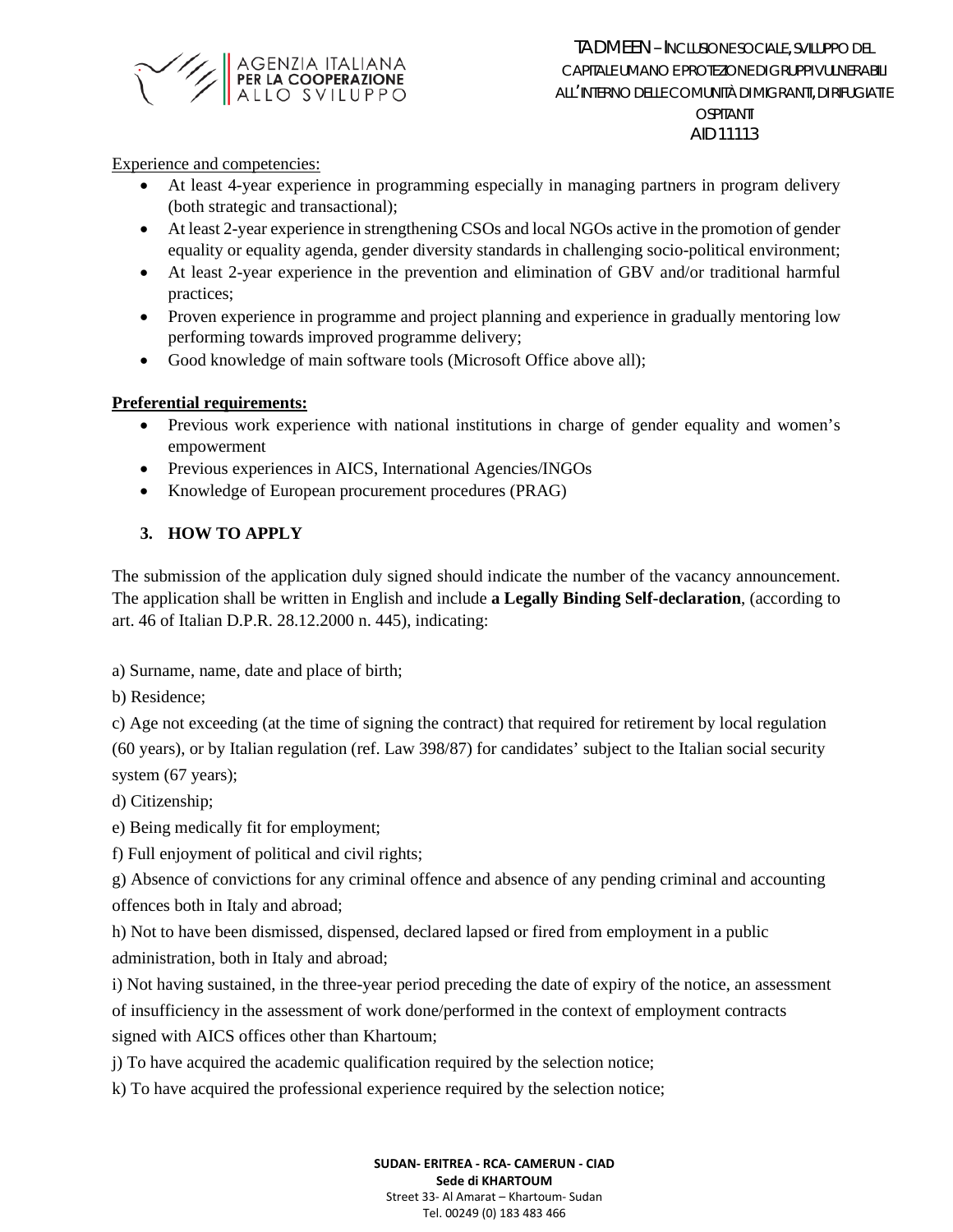

l) To have a written and spoken knowledge of English language, at least level C1 of the Common European Framework of Reference for Languages;

m) To have a written and spoken knowledge of Arabic language, if not mother tongue at least level C2 of

the Common European Framework of Reference for Languages;

n) To have knowledge and consistent effective use of the main Microsoft Office applications;

Any false declaration will incur penal sanctions according to article 76 of Italian D.P.R. 28.12.2000, n. 445.

The application shall be written in English and include:

- 1) Signed Curriculum vitae in Europass format and in English
- 2) Signed Motivation letter in English
- 3) Signed Legally Binding Self-declaration
- 4) Copy of valid passport/ID card

All documents need to be dated and signed by the applicant.

The applicant should also provide a telephone number and an email address for communications. The applicant must communicate any changes occurring after the submission of the application for this vacancy. The application and all attachments should be received before 12:00 (UTC+2) on the **15th of August 2021** with the following modalities: **recruitment.sudan@aics.gov.it** mentioning in the subject the vacancy number **GEWE\_PO/03/21;**

We encourage applicants to submit the application well before the deadline date. The subject of the email must contain the vacancy announcement number **GEWE\_PO/03/21**

# **4. EXCLUSION FROM SELECTION PROCEDURES**

Applications containing the following defects will not be considered:

- a) Applications made without having all requirements described in this announcement;
- b) Applications received after the deadline stated in this announcement.
- c) Application not signed

# **5. EVALUATION OF APPLICATIONS**

Once the terms of validity of the notice have elapsed, the head of AICS office in Khartoum assesses the admissibility of the applications regarding the presence of the essential requirements and the absence of causes for exclusion. The exclusion is communicated to the candidates concerned. Subsequently, a recruitment commission of three members appointed according to art. 2 of the document approved by the Delibera n.101 of the Joint Committee n.101 evaluates the merits of applications by assigning a maximum overall score of 100 points according to the following criteria:

## **QUALIFICATIONS (Max 70 points)**

- Additional academic titles than the obligatory one: up to 10 points;
- Language skills: up to 10 points;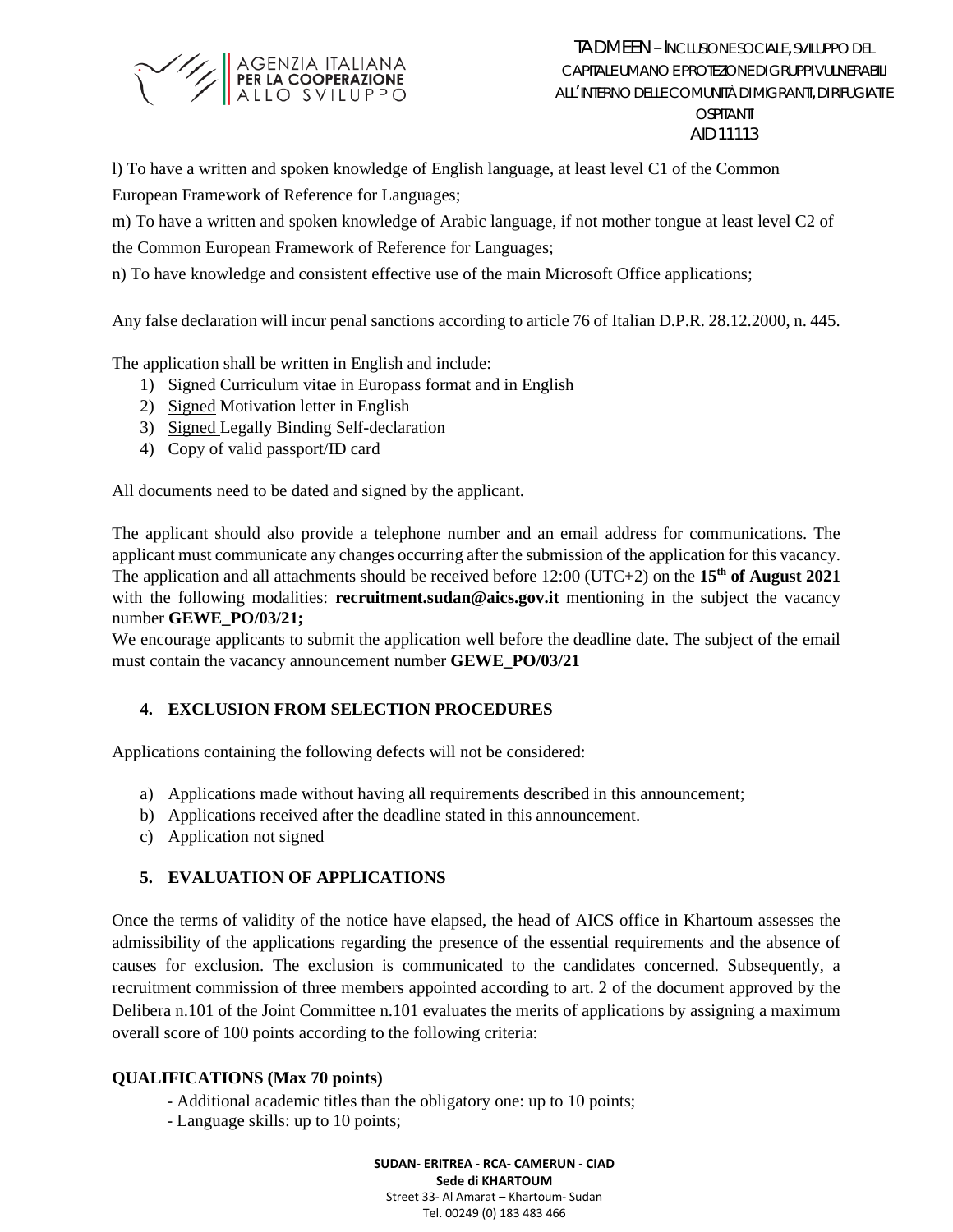

- Professional experience: up to 40 points;
- Other qualifications of professional skills: up to 10 points.

### **INTERVIEW (Max 30 points)**

Candidates who score at least 40 points, in the assessment of qualifications, are invited for an interview. A maximum score of 30 points can be attributed. The interview will be carried out at the premises of the Italian Agency for Development Cooperation in Khartoum.

The interview shall be held in the languages indicated in the vacancy announcement and might assess also with practical tests, the applicant's knowledge and experience, languages skills, his or her ability to carry out the position and any other skills deemed necessary to assess the candidate's profile in relation to the post to be filled.

The invitation for an interview will be communicated by telephone to the number indicated by the candidate in the application. Applicants are not entitled to reimbursement of any costs incurred in connection with the interview.

Following the interview process, a list of candidates is drawn which includes only candidates with an overall score above 60% of the maximum attributable points (60 points).

### **6. RESULTS OF THE SELECTION**

The candidate with the highest score in the ranking list is declared the winner. He/she is informed by email or any other appropriate means. The ranking list remains valid for one year and can be extended for 1 additional year whenever deemed necessary for the implementation of the initiative. In case of a decline by the winning candidate or an early termination of the contract, AICS may assign the position to the next candidate in the ranking list.

In the event of equal scoring, the youngest either female candidate will be preferred.

The ranking list is published on AICS and AICS Khartoum Office website.

In the employment contract between AICS Khartoum and the candidate - selected through the recruitment procedure – both parties can – in the presence of a just cause or a fact of such gravity that does not allow the continuation, not even provisional, of the employment relationship - withdraw from the contract.

In any case, the employee may withdraw from the contract with a 6 months' notice.

The employment contract foreseen the signature of the Italian Agency for Development Cooperation Code of Ethics and Behaviour of staff by the employee according to art. 11, comma 1, let. C) of the Ministry Decree n. 113 July 22nd 2015.

### **7. PROTECTION OF THE PRIVACY**

The submission of applications by a candidate implies consent to the use of their personal data, including sensitive data, by personnel assigned to the custody and storage of applications and for the purpose of the